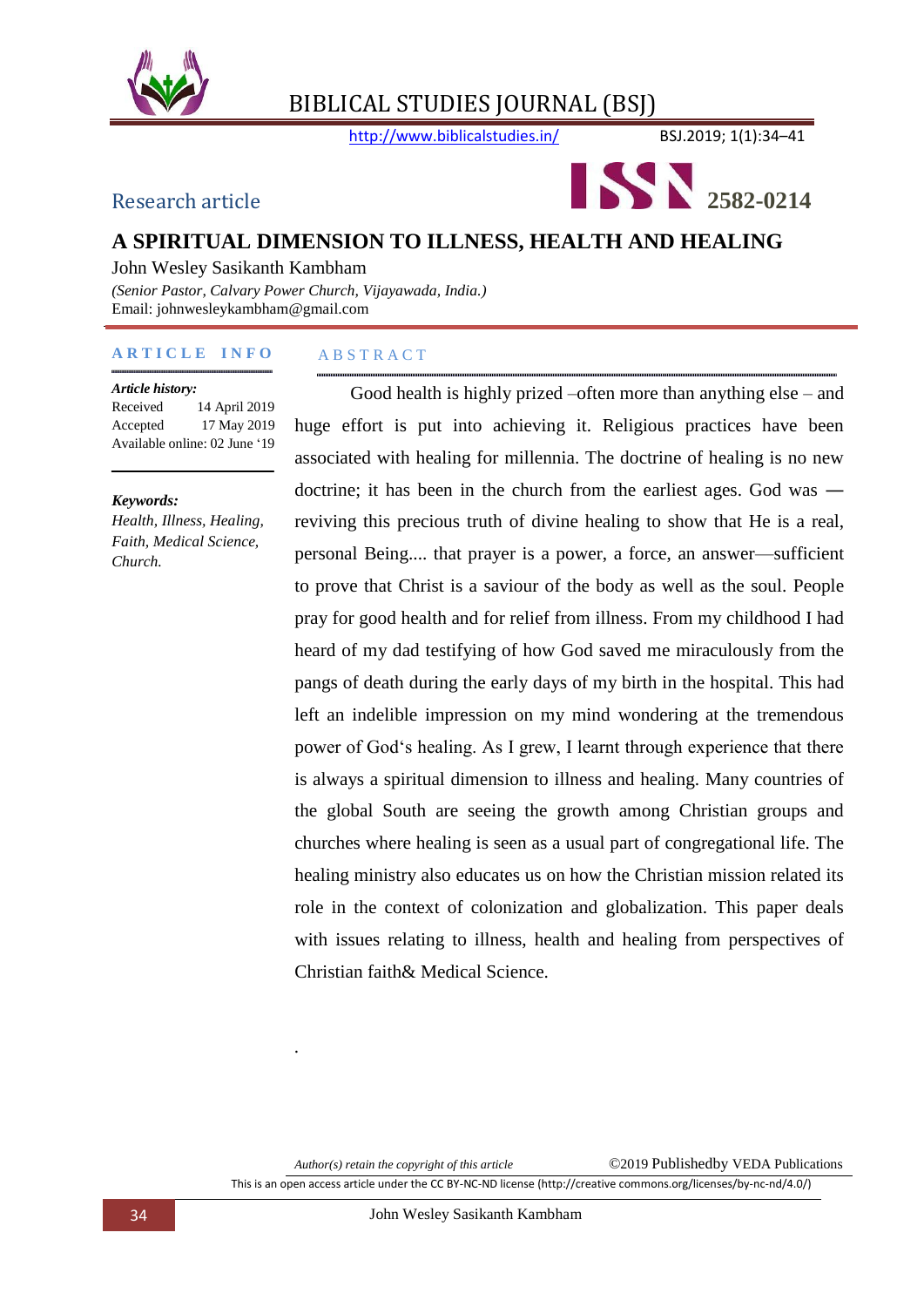

http://www.biblicalstudies.in/ BSJ.2019; 1(1):34-41

## **INTRODUCTION**

The words disease and illness are negative in that they literally mean, not healthy'. Illness also refers to a lack of health, but it further points to something faulty and deficient. Conditions of the mind or body that cause dysfunction, pain or distress to the individual afflicted or those in contact with the individual can be esteemed an illness. The term is also used to include disabilities, injuries, syndromes, infections, symptoms, deviant behaviour, and typical variations of structure and function.

In 1989, the Christian Medical Commission of the World Council of Churches Definition of health offered the following definition for health to WCC's central committee:

"Health is a dynamic state of well-being of the individual and society, of physical, mental, spiritual, economic, and social wellbeing- of being in harmony with each other, with the material environment and with God". $1$ 

The Christian understanding of health, healing and the healing ministry is related to the Christian understanding of salvation. The early church took Jesus ‗healing ministry seriously, and Christianity affirms the centrality of the church as a healing community and proclaims Christ as the healer of the world.'<sup>2</sup>

Healing in Aramaic means ―making whole, when it applies to a human person, it means the restoration of the original state of a human person.<sup>3</sup> In Hebrew, רָפָא (rapa') means to heal or make healthy. This word is used in the Old Testament to mean healing an infirm person. The fundamental meaning of this verb is to restore, to a previously enjoyed state of proper functioning. The object of healing may be individual or communal, and it may apply to nation or to nature. Healing does not simply mean an external makeover .It comes from within (i.e transformation and purification) and in turn brings about external changes. Spiritual healing is very wide topic. Specific approaches to spiritual healing present in diverse forms including: healing liturgies; anointing with oil; faith healing; music; and the laying on of hands. Let us confine our study to spiritual healing that occurs through individual prayer, faith and a personal relationship with Christ—the greatest physician.

## **HEALTH AND WELL-BEING IN BIBLICAL PERSPECTIVE**

## **1.1 Health and Well-Being**

Health and fitness are better than any gold and a robust body than countless riches. There is no wealth better than health of body, and no gladness above joy of heart. $4$  God accomplishes healing in all kinds of venues and in all kinds of ways. God heals through the work of creation, through the presence of Christ, through the power of the Holy Spirit

1

**<sup>.</sup>** <sup>1</sup> WCC, Healing and Wholeness-The Churches' Role in Health. The Report of a study by the Christian Medical Commission, World Council of Churches, Geneva,1990.

<sup>&</sup>lt;sup>2</sup> DIFAEM and WCC, —Witnessing to Christ today: Promoting health and wholeness for all,German Medical Mission (DIFAEM) and WCC,2010.

<sup>&</sup>lt;sup>3</sup> St.John Paul II's insights, which are embedded in his talks,cf. Man and Women He Created them,

trans.Michael Waldstein (Boston: Pauline Books and Media),2006.

<sup>4</sup> Ben Sira 30:14-16.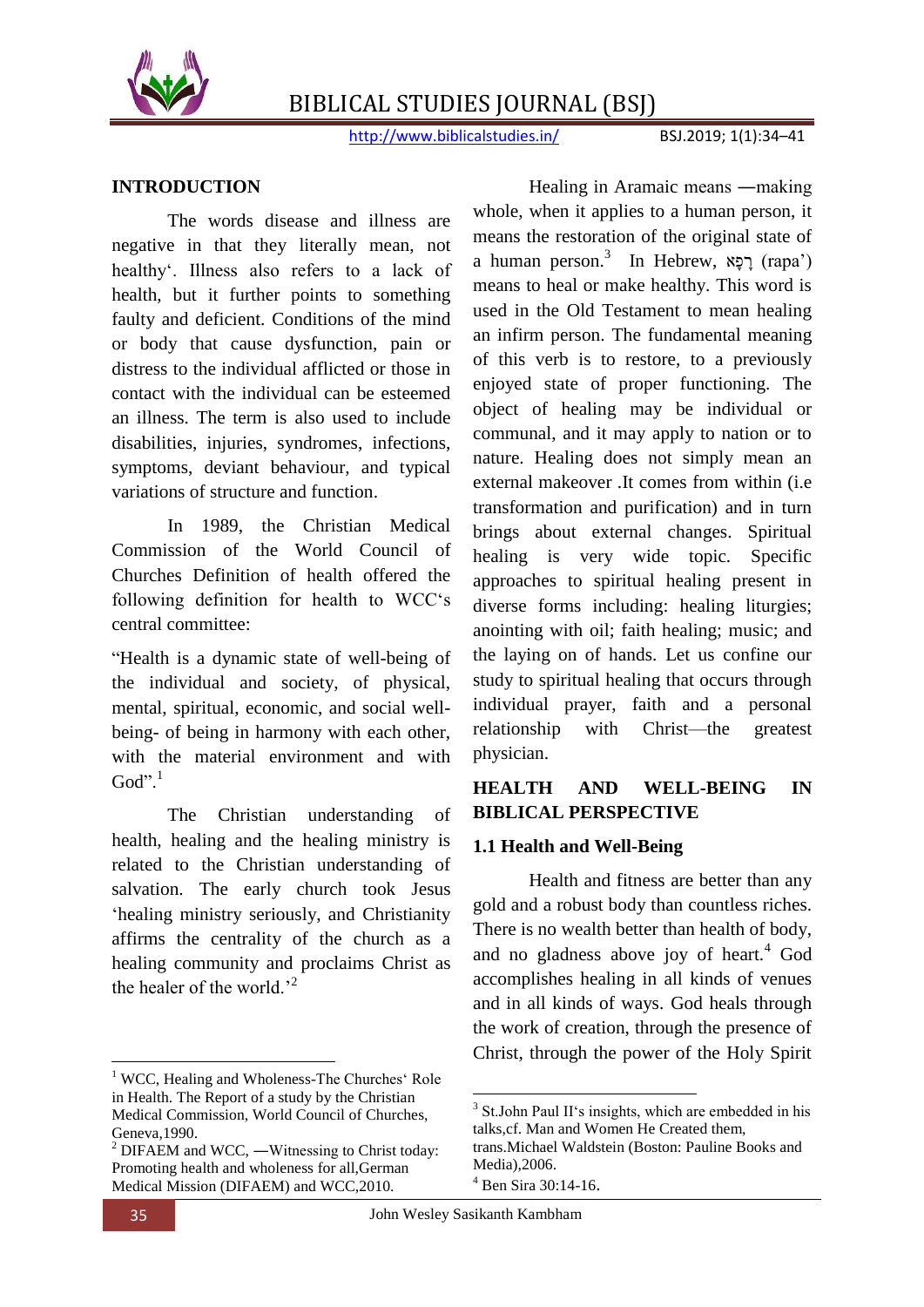

http://www.biblicalstudies.in/ BSJ.2019; 1(1):34-41

and through the prayers and support of the people of God. It is true, Biblical people prayed and experienced healing and ascribed their healing to God. We do well to celebrate that, to investigate it and learn from it, to appropriate it for our own lives; but we also do well to do so in a realistic context. Life and death, illness and healing, are universal human phenomena. Healing is not the guaranteed right of certain people of faith; it is God's surprising gift to all people everywhere. Healing was expected through prayer, petition, and supplication to God.

Psalm 6 is the prayer of one ―shaking with terror. A peson in great distress who turns to God for healing.

"God......Be Gracious to me, Heal me." (Psalms 6:2)

Something happens to the one praying psalm 6. The prayer experiences not only the shaking terror of illness but also the acceptance and release of healing.

 ―The Lord has heard my supplication." (Psalms 6:9)

People who were ill were now well. This happens in every culture and every age. Healing happens. Healing changes everything. The healing that Christ has brought for us extends from the spiritual over into the mental, emotional and physical planes.

# **1.2 Jesus' Healing Ministry**

Jesus' healing ministry was closely linked to the ministry of healing people from illness. The Miracles of Jesus include faith healing, exorcisms, resurrection of the dead

and control over nature.<sup>5</sup> Miracles are used to attest to the reality that God is the allpowerful one and only God that he claims to be. Jesus' healing ministry was closely linked to the ministry of healing people from illness. According to the Gospel of John, only some of the miracles and actions of Jesus Christ were recorded (John 21:25) TheMiracles of Jesus include faith healing, exorcisms, resurrection of the dead and control over nature. New Testament Recorded Miracles of Jesus with corresponding Scripture passages

- Cures the nobleman's son (John 4:46-47).
- Casts out an unclean spirit (Mark 1:23-28).
- Cures Peter's mother-in-law of a fever (Mark 1:30-31).
- Heals a leper (Mark 1:40-45).
- Heals the centurion's servant (Matthew 8:5-13).
- Raises the widow's son from the dead (Luke 7:11-18).
- Cures two demoniacs (Matthew 8:28-34).
- Cures the paralytic (Matthew 9:1-8).
- Raises the ruler's daughter from the dead (Matthew 9:18-26).
- Cures a woman of an issue of blood (Luke 8:43-48).
- Opens the eyes of two blind men (Matthew 9:27-31).

 $\overline{a}$ <sup>5</sup> Graham H. Twelftree, *Jesus the Miracle Worker*: A Historical and Theological Study (InterVarsity Press, 1999), 263.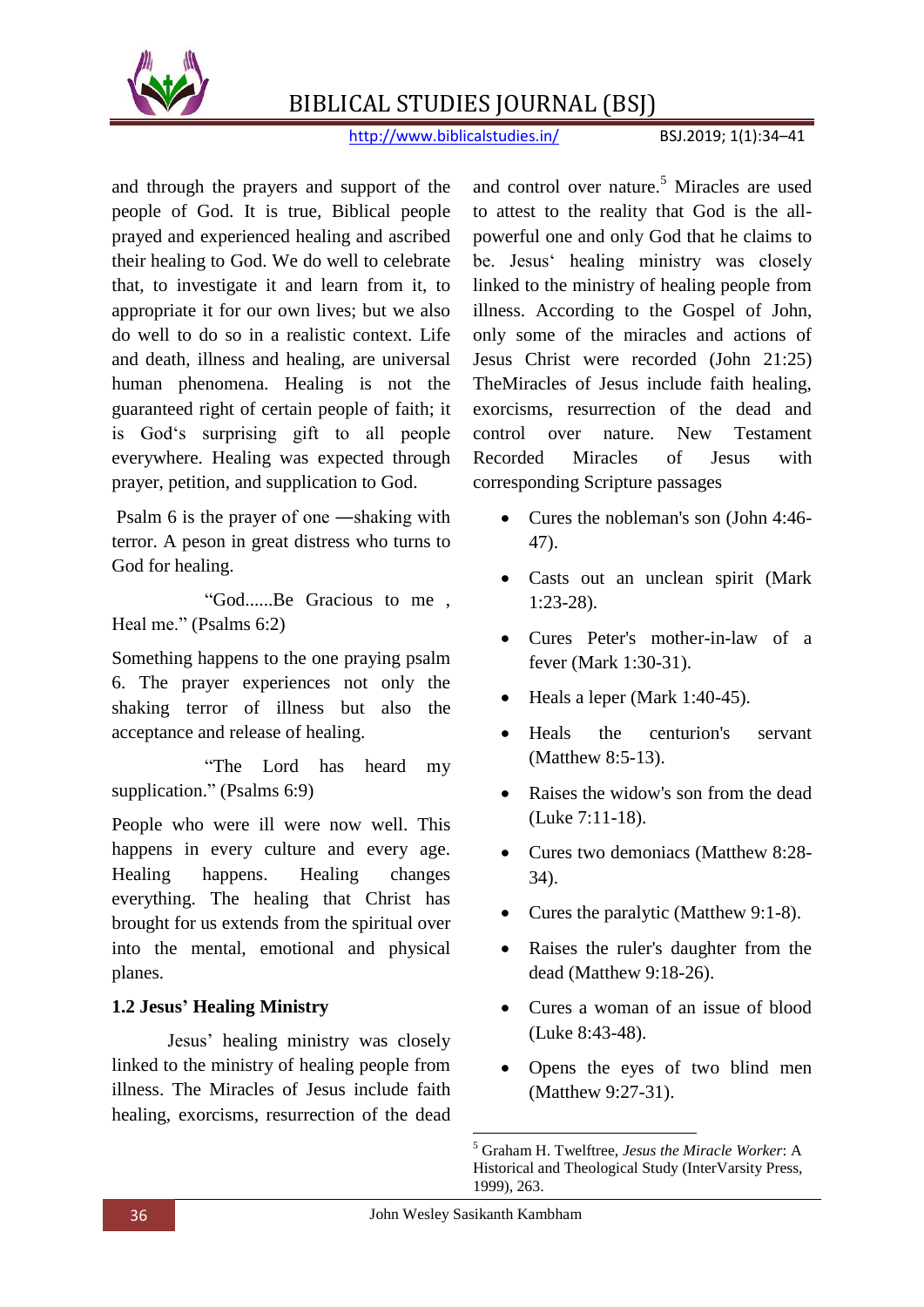

http://www.biblicalstudies.in/ BSJ.2019; 1(1):34-41

- Loosens the tongue of a man who could not speak (Matthew 9:32-33).
- Heals an invalid man at the pool called Bethesda (John 5:1-9).
- Restores a withered hand (Matthew  $12:10-13$ .
- Cures a demon-possessed man (Matthew 12:22).
- Heals a woman of Canaan (Matthew 15:22-28).
- Cures a deaf and mute man (Mark) 7:31-37).
- Feeds at least four thousand people (Matthew 15:32-39).
- Opens the eyes of a blind man (Mark 8:22-26).
- Cures a boy who was plagued by a demon (Matthew 17:14-21).
- Opens the eyes of a man born blind (John 9:1-38)
- Cures a woman who had been afflicted eighteen years (Luke 13:10- 17).
- Cures a man of dropsy (Luke 14:1-4).
- Cleanses ten lepers (Luke 17:11-19).

## **1.3 Healing and Eschatological Hope**

The purpose of healing may also be seen in as eschatological sense.<sup>6</sup> Michael

Brown (1995:218) notes<sup>7</sup> that —the ministry of Jesus and his followers was a ministry of restoration and emancipation, to culminate ultimately in the glorious liberty of the children of God (Rom 8:19-23;2 Co 5:1-5; Rev.21:4; Ac 3:19-21). In divine healing, there is a sense of hope that the day will come when sin, sickness and evil be no more.

Peter tells the people that the time of universal restoration has not yet come. For now, Jesus ―must remain in heaven‖ (Acts 3:21). Although the healing presence of Christ is present now in the proclamation of the disciples, the full saving or healing of Israel and the nations, promised in God's Messiah, must await God's good time. Peter proclaims the hope of restoration, but for now Israel (and we) must wait in hope. Healing in Christ's name is given and promised now. The perfect healing of all the world (including each of us) remains a future hope. —And He shall wipe away every tear from their eyes; and there shall no longer be any death; there shall be no longer be any mourning, or crying, or pain; the first things have passed away.<sup>8</sup>

# **2. MEDICAL SCIENCE AND DIVINE HEALING**

## **2.1 Medical Science and Divine Healing**

One of the most prominent points of contention is the relationship between divine healing and medical science. Is trusting God for healing require refraining from seeking

1

 $\overline{a}$ 

<sup>6</sup> Johnson,Dave. ―Healing in the Lowland Philippiness:some considerations for Disciplineship. In *Asian Journal of Pentecostal Studies* 17, 2(2014),171-186.

http://www.academia.edu/9067676/Healing in the L [owland\\_Philippines\\_Some\\_Considerations\\_for\\_Disci](http://www.academia.edu/9067676/Healing_in_the_Lowland_Philippines_Some_Considerations_for_Discipleship) [pleship](http://www.academia.edu/9067676/Healing_in_the_Lowland_Philippines_Some_Considerations_for_Discipleship)

<sup>186.</sup>http://www.academia.edu/9067676/Healing\_in\_th e\_Lowland\_Philippines\_Some\_Considerations\_for\_D iscipleship

<sup>7</sup> Brown,Michael L. *Israel's Divine Healer*

<sup>(</sup>GrandRapids:Zondervan Publishing Company, 1995).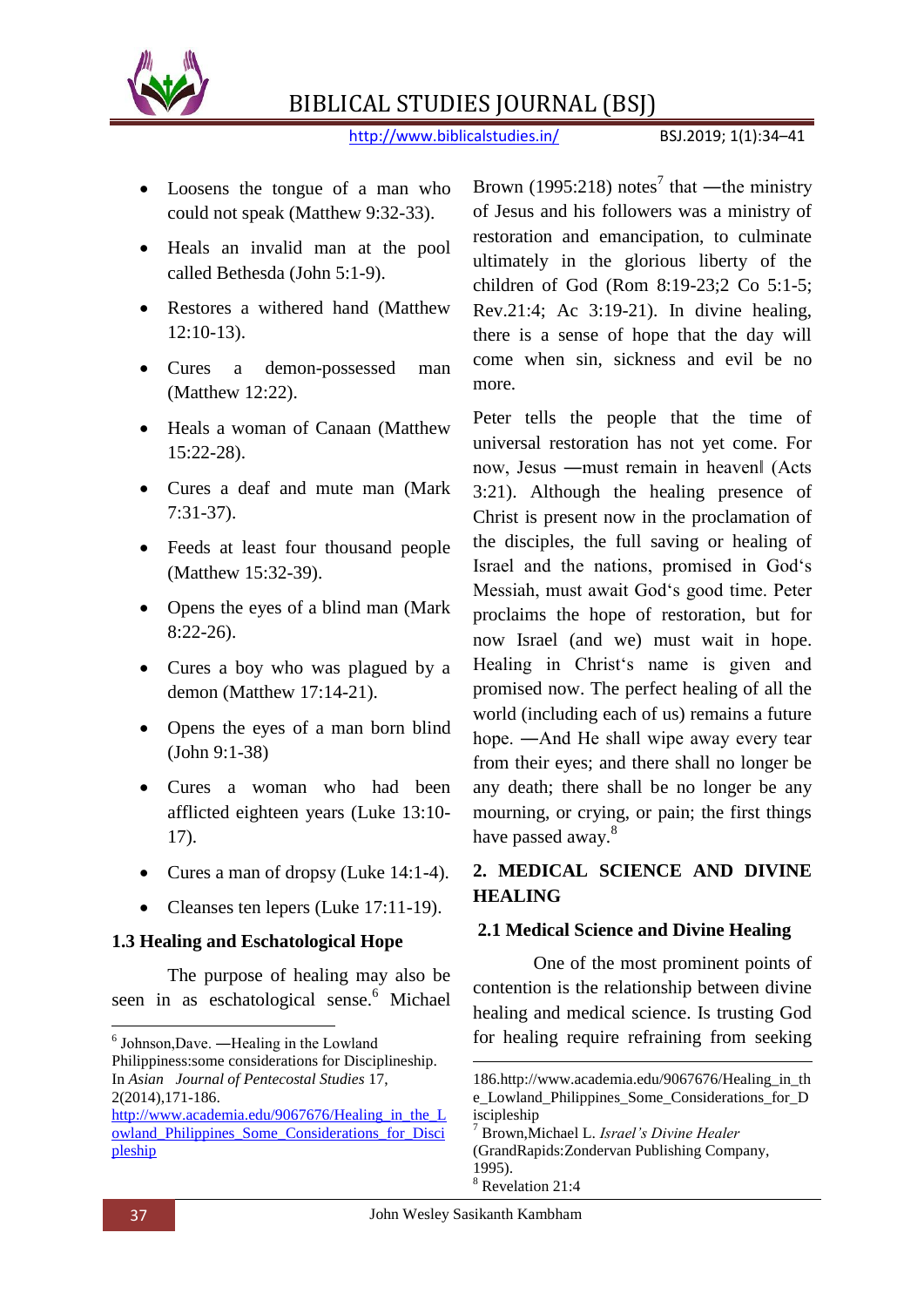

http://www.biblicalstudies.in/ BSJ.2019; 1(1):34–41

the care of physicians or to abstain from medical remedies?

Paul Tillich,whose theology of healing is rooted in the concept of salvation asserts that sickness can be deeply rooted in mental anguish and estrangement, which manifests itself in the physical body. He then raises the question: If ultimate healing comes through the salvation of Christ, should people seek psychologists, and doctors for help? He practically answers "Sometimes."<sup>9</sup> Thus, he supports dealing with the human condition with modern science, but ultimately acknowledges that the strongest, most profound healing occurs through the spiritual pursuit of salvation through Jesus Christ. Tillich's developed Christology and his practical openness to the natural sciences could further illuminate the healing theology of Christian Science.

Medicine is a boon from God, and God Himself has been pleased to use medical men over and over again in healing. Let us consider the story of Hezekiah. Isaiah treats Hezekiah's infection with a poultice or plaster made of figs and fig leaves. Such herbal remedies are used everywhere in the world. God placed wonderful medicinal properties in herbs and minerals. Creation is God's own work. Sometimes people forget that simple truth. In the Bible, God never refuses to make use of the means of creation. God gives those to human beings to use wisely and well. To reject the gifts of creation in healing, the gifts of medicines and physicians and human wisdom, is to reject the gifts of God. The Bible commends Luke as a "beloved Physician". God has

 9 Paul Tillich, *The New Being* (New York: Charles Scribner's Sons, 1955) 37.

allowed mankind to learn much about science and medicine. He has given doctors for our benefit. God expects us to use the blessings of medical knowledge He has given us. Use the medicine and knowledge available, and bathe it with prayer. God can and does step in, at His will. When God heals, He heals completely and without charge! It is always right to appeal to the ‗Great Physician'.He is always in! Healing is no less God‗s work when done at the Clinic than when it happens unexpectedly and mysteriously without medical explanation. The important truth is that God is our healer no matter how or where healing happens. Trusting is that, we open ourselves more fully to God's work of healing.

Those who would reject physicians in their zeal for healing through prayer alone would do well to consider the words of the ancient Hebrew wisdom teacher Ben Sira (himself a faithful believer in the biblical God:

> "Honour physicians for their services, for the Lord created them;

> for their gift of healing comes from the Most High, and they are

rewarded by the king....

The Lord created medicines out of the earth, and the sensible will not

despise them ..........

And he gave skill to human beings that he might be glorified in their

marvellous works.........

Give the physician his place, for the Lord created him;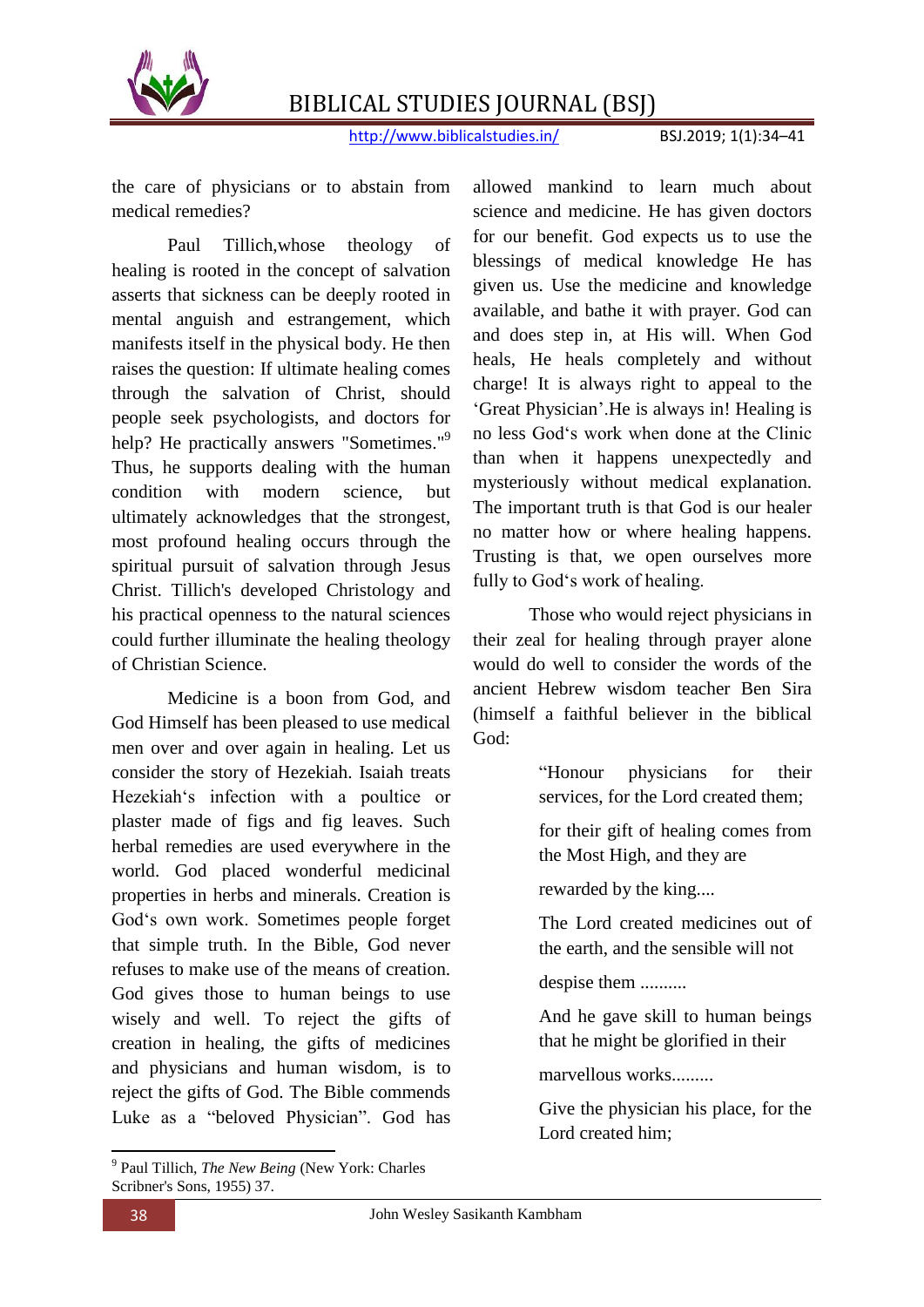

http://www.biblicalstudies.in/ BSJ.2019; 1(1):34–41

do not let him leave you, for you need him.

There may come a time when recovery lies in the hands of physicians,

for they too pray to the lord that he grant them success in diagnosis

and in healing, for the sake of preserving life." <sup>10</sup>

God is our healer no matter how or where healing happens. Trusting in that, we open ourselves more fully to God's work of healing.

## **3 THE HEALING EFFICACY OF PRAYER, FAITH AND CHURCH MINISTRY**

## **3.1 Prayer**

"More things are wrought by prayer Than this world dreams of." (Alfred, Lord Tennyson; from Morted'Arthur)

The story of Hezekiah proves the very fact. Despite the prophet's announcement that he would die, Hezekiah turns to prayer, imploring God for mercy. And God relents: " I have heard your prayer and seen your tears; I will heal you."  $11$  Prayer plays an important role in the story in Mark 5:21-43, as it continues to do for all who seek healing in the midst of distress. Believers who are in distress rightly pray expectantly, because we are assured that God wills good for us (Mark 1:32-34; Luke 12:32; John 10:10).Still, prayers might be surprised, as were the charters in the story, either positively, receiving more than we could have thought to ask for, or negatively , being given not the

**.** 

cure we desire but rather a different kind of healing that brings peace and blessing even in the midst of illness. It is this Jesus to whom prayer is made in the seventh-century Mozarabic Office for the sick, which calls Christ both doctor and medicine—the doctor who has been given power to "heal the diseases of body and soul," but also God's own medicine, given to humankind to "cure" us" and bring us into "heaven's Kingdom."

Christ, medicine of the heavenly Father

And truest doctor of the human family's health,

to the humble prayer of thy provident people in thy power grant favour.<sup>12</sup>

Prayer tells us more about God than about ourselves. God wants relationship with us, so in good times and bad times we will talk to God and God will talk to us. God does not become a God of love and healing because of our prayer. But our prayer opens us to the God of love, who desires our healing.

## **3.2 Faith**

"Faith can move mountains." (Matthew 21:21)

Faith plays an essential role in the healing process. Through faith a person becomes healthy and whole and is restored his/her original state. There is a reciprocal relationship between faith and healing. In the Bible, healing comes as the result of faith (Mark 5:34), healing produces faith (Mark 1:27;Acts 9:42), and the faith of the family

1

<sup>&</sup>lt;sup>10</sup> Sirach.38:1-14

 $11$  II Kings 20:5

 $12$  Cited in Charles W. Gusmer, And You Visited Me: Sacramental Minisry to the Sick and the Dying,rev.ed.(Collegeville,MN:Liturgical Press,1990),xvi.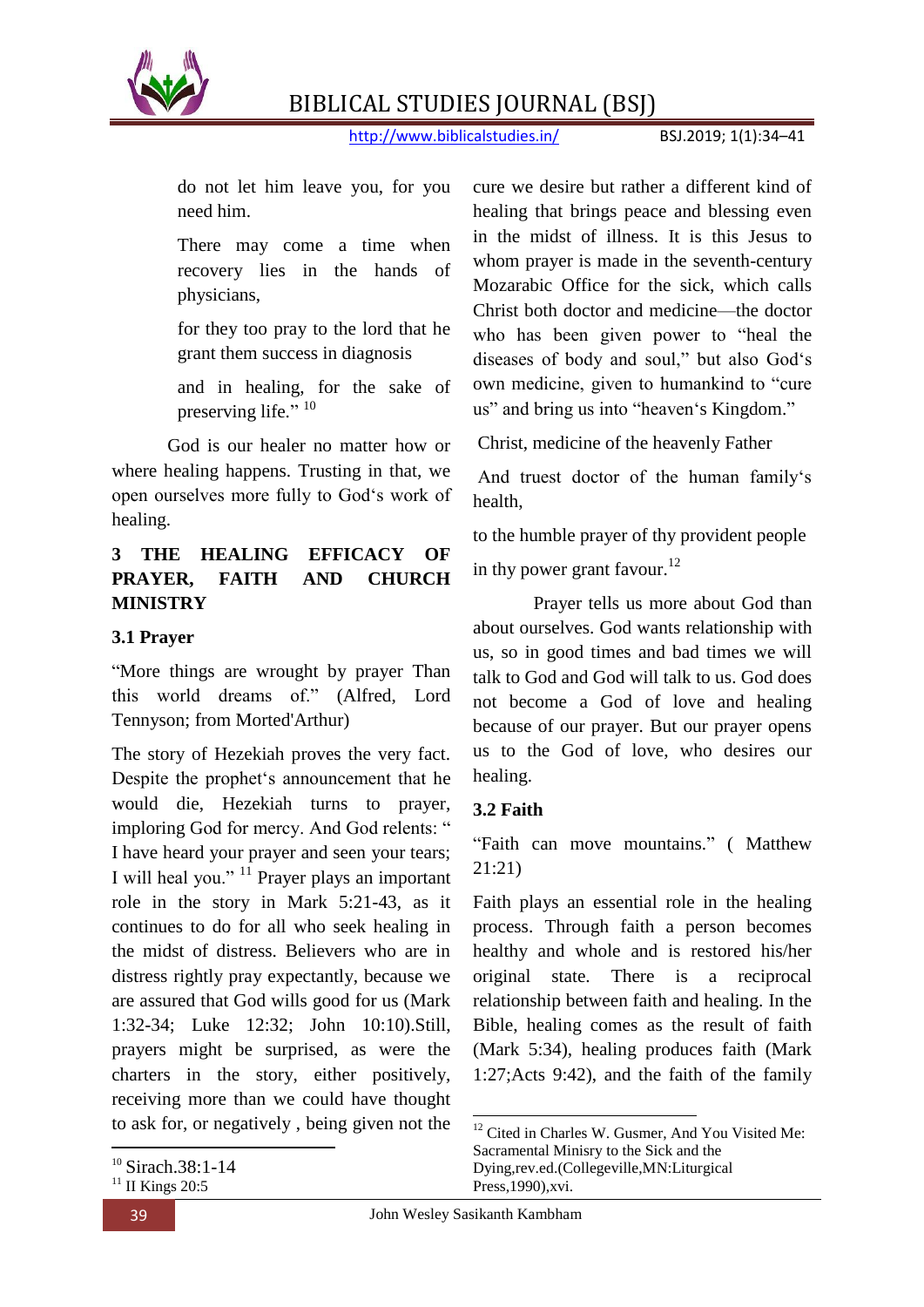

http://www.biblicalstudies.in/ BSJ.2019; 1(1):34–41

(Mark 9:23-24) or the community (Mark 2:5;James 5:15) is instrumental in the healing of one of its members. God can, however, also heal through Jesus Christ in the face of unbelief (Mark 6:1-6) or when there is no overt expression of faith at all  $(John \quad 5:2-9)$ . Ecstatic or "supernatural" healing, apart from faith in the God of the Bible, can lead people astray, becoming destructive and idolatrous as it promises gratification without obedience (Deut.13:1- 5), or, in New Testament terms, participation in resurrection without participation in the cross.<sup>13</sup> In saying, —Your faith has made you well.‖ Jesus defines a healing that offers both physical renewal and a saving reconciliation with God, self, and others. Healing in Christ overcomes the alienation that derives from being social outcast (the Samaritan Leper [Luke 17:19] , or, ritually unclean (the haemorrhaging woman [Luke 8:18]) Faith is a gift granted by the Holy Spirit and it grows and increases abundantly when a person trustfully endures afflictions and trails as it is seen in grave illness and also in someone who is at the end of life's journey.

When our soul is purified in pain and suffering, it brings us closer to God, by glorifying God in us. When St.John of the cross was imprisoned for nine months, his imprisonment did not destroy him; rather his pain and suffering were transformed by his faith and trust in God and His loving presence in the time of spiritual suffering. St.John of the cross finds his dark night to be a pathway to "perfect union with god

**.** <sup>13</sup> Cf. Frederick J.Gaiser, Healing in the Bible, (Baker Academic:USA,2010).

through love.<sup>14</sup>He believed that if we believe the test of dark night, our soul is not purified. In his dark night of the soul, he did not so much wrestle with the dark night itself; rather he sought God in the darkness. In this process of seeking, he deepened his relationship with God. The process of transformation is only possible, when a person ascends to God, even if the promise is beyond the current human horizon. Faith as such always walk side by side with hope guided by charity which is the foundation of the three theological virtues. As faith and hope are mutually complimentary, so are faith and healing. 3.3 Church Ministry Healing is part of the ongoing ministry of the church. After Pentecost, the early church carried on Jesus healing ministry as part of preaching the gospel (Acts 3:1- 10;4:30;5:16;8:7;9:34;14:8-10;19:11-

12;cf.Mk 16:18;1 Co 12:9,28,30;Jas 5:14- 16). The New Testament records three ways that God's healing power and faith were imparted through the church:

a. The laying on of hands (Mk 16:15-18;Ac 9:17)

b. Confession of known sin, followed by anointing the sick with oil and the prayer of faith (Jas 5:14-16)

c. Spiritual gifts of healings given to the church (1 Co 12:9)

Healing comes not apart from, but along with, forgiveness and salvation (Mark 2:9-12).Like forgiveness and salvation, God's healing is free, given without condition.(Acts 3:6)Thus, both biblically and

1

<sup>14</sup> Kierankavanaugh &otilio Rodriguez(eds) *The collected Works of St.John of the cross*,reviseded.trans. (Washington,D.C.ICS publications,1991),358.